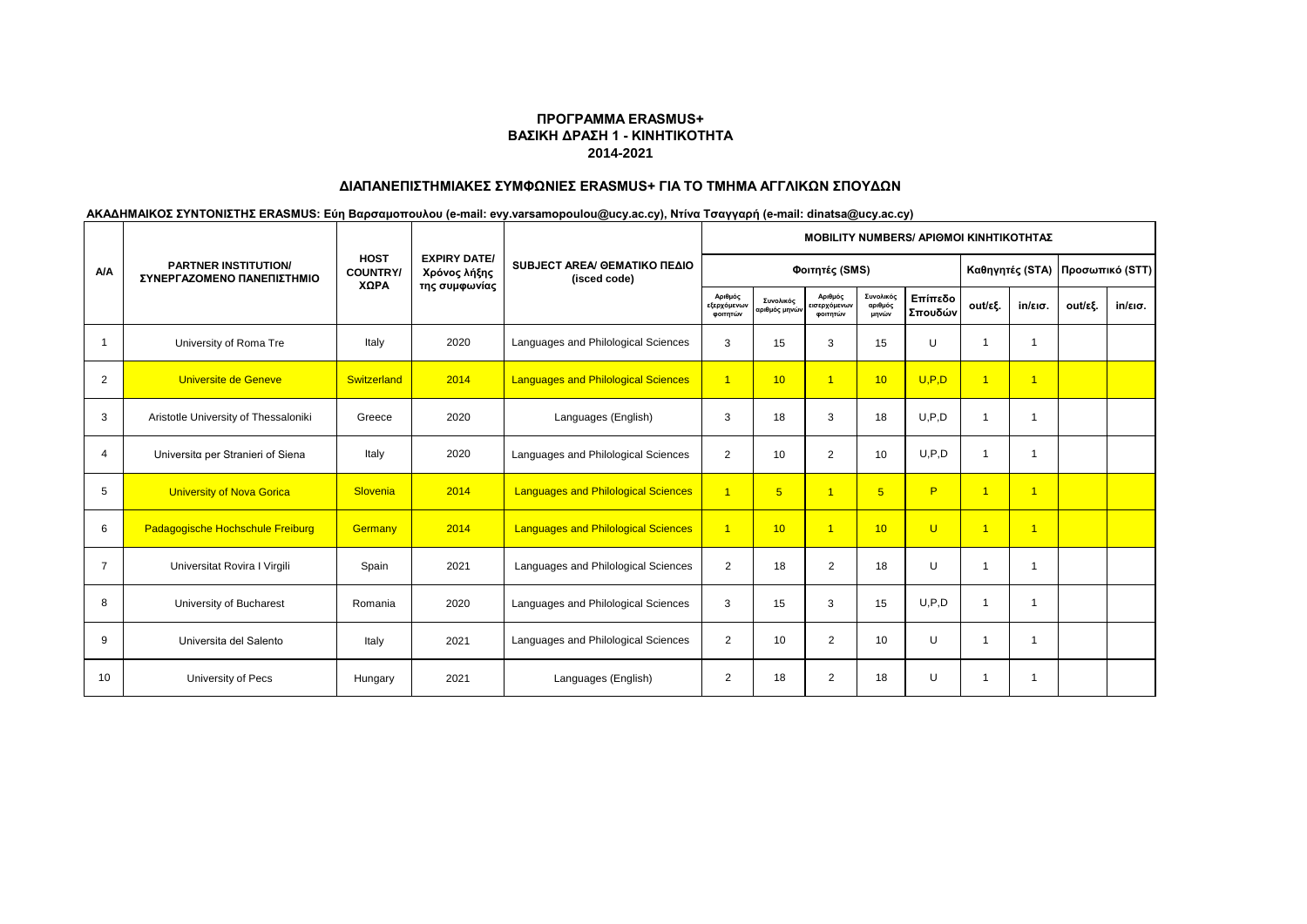# **ΔΙΑΠΑΝΕΠΙΣΤΗΜΙΑΚΕΣ ΣΥΜΦΩΝΙΕΣ ERASMUS+ ΓΙΑ ΤΟ ΤΜΗΜΑ ΑΓΓΛΙΚΩΝ ΣΠΟΥΔΩΝ**

|     |                                                           |                                |                                     |                                                 |                                    |                           |                                    | <b>ΜΟΒΙLITY NUMBERS/ ΑΡΙΘΜΟΙ ΚΙΝΗΤΙΚΟΤΗΤΑΣ</b> |                    |                             |                                                  |         |         |
|-----|-----------------------------------------------------------|--------------------------------|-------------------------------------|-------------------------------------------------|------------------------------------|---------------------------|------------------------------------|------------------------------------------------|--------------------|-----------------------------|--------------------------------------------------|---------|---------|
| A/A | <b>PARTNER INSTITUTION/</b><br>ΣΥΝΕΡΓΑΖΟΜΕΝΟ ΠΑΝΕΠΙΣΤΗΜΙΟ | <b>HOST</b><br><b>COUNTRY/</b> | <b>EXPIRY DATE/</b><br>Χρόνος λήξης | SUBJECT AREA/ GEMATIKO ΠΕΔΙΟ<br>(isced code)    |                                    | Φοιτητές (SMS)            |                                    |                                                |                    |                             | Καθηγητές (STA) Προσωπικό (STT)                  |         |         |
|     |                                                           | XΩPA                           | της συμφωνίας                       |                                                 | Αριθμός<br>εξερχόμενων<br>φοιτητών | Συνολικός<br>αριθμός μηνώ | Αριθμός<br>ισερχόμενων<br>φοιτητών | Συνολικός<br>αριθμός<br>μηνών                  | Επίπεδο<br>Σπουδών | out/εξ.                     | $in/\epsilon$ ισ.                                | out/εξ. | in/εισ. |
| 11  | Universidad del Pais Vasco                                | Spain                          | 2020                                | Languages and Philological Sciences             | 2                                  | 20                        | $\overline{2}$                     | 20                                             | U                  | $\overline{1}$              | $\mathbf{1}$                                     |         |         |
| 12  | University of Limerick                                    | Ireland                        | 2020                                | Modern EC Languages                             | 5                                  | 20                        | 5                                  | 20                                             | U                  | $\overline{1}$              | $\mathbf{1}$                                     |         |         |
| 13  | Uniwersytet Warminsko-Mazurski W<br>Olsztynie             | Poland                         | 2021                                | Languages and Philological Sciences             | $\overline{1}$                     | 5                         | $\overline{2}$                     | 10                                             | U<br>P             | 1                           | $\overline{1}$                                   |         |         |
| 14  | <b>Tallinn University</b>                                 | Estonia                        | 2021                                | Languages and Philological Sciences             | $\overline{2}$                     | 18                        | 2                                  | 18                                             | U.P                | 1                           | -1                                               |         |         |
| 15  | Universidad de Granada                                    | Spain                          | 2014                                | <b>Languages and Philological Sciences</b>      | 2 <sup>1</sup>                     | 10                        | $\overline{1}$                     | 10                                             | $\cup$             | $\overline{1}$              | $\overline{1}$                                   |         |         |
| 16  | <b>Universitat Konstanz</b>                               | Germany                        | 2016                                | Languages and Philological Sciences             | $\overline{2}$                     | 20                        | 2                                  | 20                                             | U.P.D              | mutual<br>underst<br>anding | tbc upon tbc upon<br>mutual<br>underst<br>anding |         |         |
| 17  | University of Tampere                                     | Finland                        | 2017                                | Literature and Linguistics (English<br>Studies) | $\overline{2}$                     | 10                        | $\overline{2}$                     | 10                                             | U                  | $\overline{1}$              | -1                                               |         |         |
| 18  | University of Bologna                                     | Italy                          | 2021                                | Languages                                       | $\overline{1}$                     | 5                         | $\mathbf{1}$                       | 5                                              | U                  | $\overline{1}$              | $\mathbf{1}$                                     |         |         |
| 19  | University of Porto                                       | Portugal                       | 2020                                | Languages and Philological Sciences             | $\overline{2}$                     | 10                        | 2                                  | 10                                             | U                  | $\overline{1}$              | $\overline{1}$                                   |         |         |
| 20  | Universitat de Barcelona                                  | Spain                          | 2021                                | Languages and Philological Sciences             | $\overline{1}$                     | 10                        | $\mathbf{1}$                       | 10                                             | U                  | $\overline{1}$              | $\overline{1}$                                   |         |         |
| 21  | University of Essex                                       | <b>UK</b>                      | 2016                                | Languages and Philological Sciences             | $\overline{2}$                     | 20                        | 2                                  | 20                                             | U                  | $\overline{1}$              | $\overline{1}$                                   |         |         |
| 22  | Pedagogical University of Cracow                          | Poland                         | 2021                                | Languages (English Studies)                     | $\overline{2}$                     | 10                        | 2                                  | 10                                             | U.P                | $\overline{1}$              | $\overline{1}$                                   |         |         |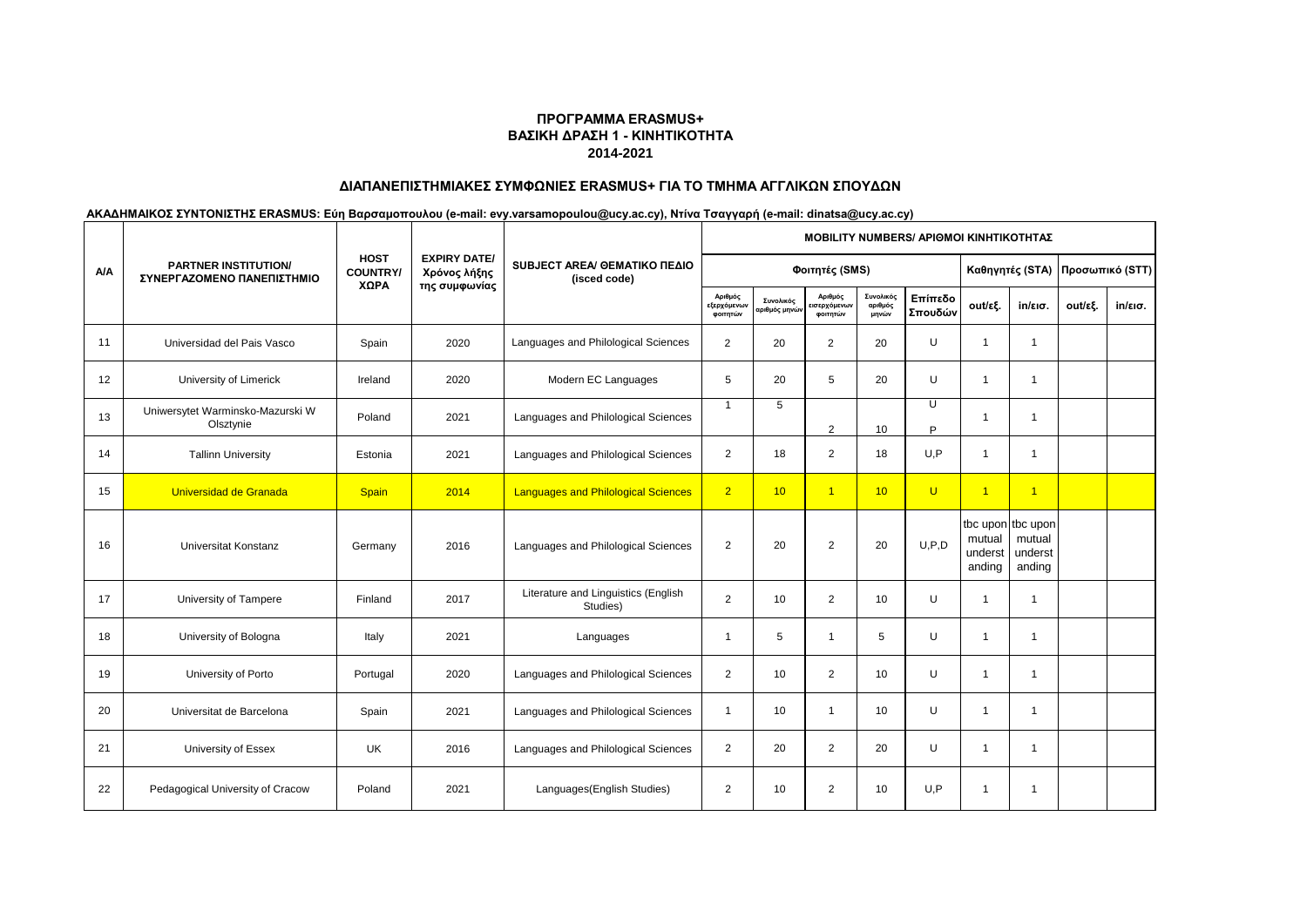## **ΔΙΑΠΑΝΕΠΙΣΤΗΜΙΑΚΕΣ ΣΥΜΦΩΝΙΕΣ ERASMUS+ ΓΙΑ ΤΟ ΤΜΗΜΑ ΑΓΓΛΙΚΩΝ ΣΠΟΥΔΩΝ**

|     |                                                           |                                |                                                      | SUBJECT AREA/ ΘΕΜΑΤΙΚΟ ΠΕΔΙΟ<br>(isced code) | MOBILITY NUMBERS/ ΑΡΙΘΜΟΙ ΚΙΝΗΤΙΚΟΤΗΤΑΣ |                           |                                    |                               |                    |                |                                 |         |         |  |  |
|-----|-----------------------------------------------------------|--------------------------------|------------------------------------------------------|----------------------------------------------|-----------------------------------------|---------------------------|------------------------------------|-------------------------------|--------------------|----------------|---------------------------------|---------|---------|--|--|
| A/A | <b>PARTNER INSTITUTION/</b><br>ΣΥΝΕΡΓΑΖΟΜΕΝΟ ΠΑΝΕΠΙΣΤΗΜΙΟ | <b>HOST</b><br><b>COUNTRY/</b> | <b>EXPIRY DATE/</b><br>Χρόνος λήξης<br>της συμφωνίας |                                              | Φοιτητές (SMS)                          |                           |                                    |                               |                    |                | Καθηγητές (STA) Προσωπικό (STT) |         |         |  |  |
|     |                                                           | ΧΩΡΑ                           |                                                      |                                              | Αριθμός<br>εξερχόμενων<br>φοιτητών      | Συνολικός<br>ριθμός μηνών | Αριθμός<br>ισερχόμενων<br>φοιτητών | Συνολικός<br>αριθμός<br>μηνών | Επίπεδο<br>Σπουδών | out/εξ.        | $in/\epsilon$ ισ.               | out/εξ. | in/εισ. |  |  |
| 23  | Universidad de Castilla-La Mancha                         | Spain                          | 2020                                                 | Language and Philolgical Sciences            | 3                                       | 18                        | $\overline{2}$                     | 18                            | U                  | $\overline{1}$ | $\mathbf 1$                     |         |         |  |  |
| 24  | University of Wrocklaw                                    | Poland                         | 2021                                                 | Languages and Philological Sciences          | $\overline{2}$                          | 20                        | $\overline{2}$                     | 20                            | U.P                | 1              | $\mathbf 1$                     |         |         |  |  |
| 25  | Justus Liebig Universitat Giessen                         | Germany                        | 2020                                                 | Languages and Philological Sciences          | $\overline{2}$                          | 20                        | $\overline{2}$                     | 20                            | U.P                | $\overline{1}$ | $\mathbf 1$                     |         |         |  |  |
| 26  | Padagogische Hochschule Heidelberg                        | Germany                        | 2021                                                 | Language and Philolgical Sciences            |                                         |                           |                                    |                               |                    | 1              | 1                               |         |         |  |  |
| 27  | Vytautas Magnus University                                | Lithuania                      | 2020                                                 | Language and Philolgical Sciences            | 2                                       | 20                        | 2                                  | 20                            | U                  | 1              | $\overline{1}$                  |         |         |  |  |
| 28  | Universite de Cergy-Pontoise                              | France                         | 2020                                                 | Languages and Philological Sciences          | $\overline{2}$                          | 20                        | 2                                  | 20                            | U,P                | 1              | $\mathbf 1$                     |         |         |  |  |
| 29  | Universite de Caen Basse-Normandie                        | France                         | 2021                                                 | Modern EC Languages                          | $\overline{2}$                          | 18                        | 2                                  | 18                            | U, P               | 1              | $\overline{1}$                  |         |         |  |  |
| 30  | Elliniko Anikto Panepistimio (HOU)                        | Greece                         | 2020                                                 | Languages (English studies)                  | $\overline{1}$                          | 10                        | $\mathbf{1}$                       | 10                            | P, D               | $\mathbf{1}$   | 1                               |         |         |  |  |
| 31  | Universytet Opolski                                       | Poland                         | 2021                                                 | Languages and Philological Sciences          | $\overline{4}$                          | 20                        | $\overline{4}$                     | 20                            | U.P.D              | $\mathbf{1}$   | -1                              |         |         |  |  |
| 32  | University of Eotvos Lorand                               | Hungary                        | 2021                                                 | Language and Philolgical Sciences            | $\overline{2}$                          | 20                        | 2                                  | 20                            | U.P                | 1              | 1                               |         |         |  |  |
| 33  | University of Leeds                                       | UK                             | 2020                                                 | Languages and Philological Sciences          | 3                                       | 30                        | 3                                  | 30                            | U                  | 1              | 1                               |         |         |  |  |
| 34  | <b>Istanbul Bilgi University</b>                          | <b>Turkey</b>                  | 2014                                                 | <b>Languages and Philological Sciences</b>   | $\overline{2}$                          | 20                        | $\overline{2}$                     | 20                            | $\cup$             | $\overline{1}$ | $\overline{1}$                  |         |         |  |  |
| 35  | University of Roehampton                                  | UK                             | 2017                                                 | Languages (english Language)                 | $\overline{2}$                          | 10                        | 2                                  | 10                            | U                  | 1              | 1                               |         |         |  |  |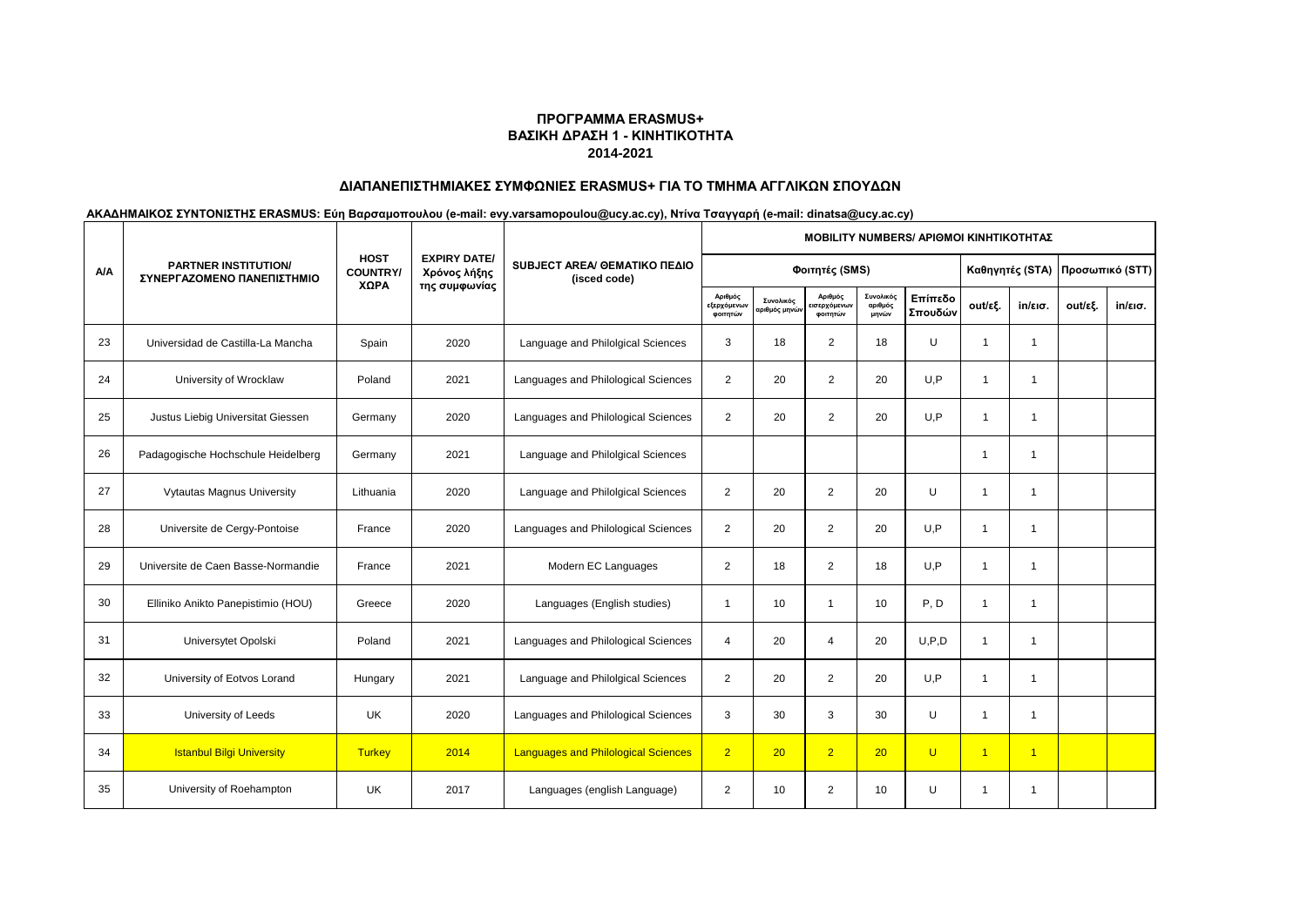# **ΔΙΑΠΑΝΕΠΙΣΤΗΜΙΑΚΕΣ ΣΥΜΦΩΝΙΕΣ ERASMUS+ ΓΙΑ ΤΟ ΤΜΗΜΑ ΑΓΓΛΙΚΩΝ ΣΠΟΥΔΩΝ**

|            |                                                           |                                       |                                                      | SUBJECT AREA/ GEMATIKO ΠΕΔΙΟ<br>(isced code)             | <b>MOBILITY NUMBERS/ APIOMOI KINHTIKOTHTAZ</b> |                            |                                     |                               |                    |                                  |                   |                |                   |  |  |
|------------|-----------------------------------------------------------|---------------------------------------|------------------------------------------------------|----------------------------------------------------------|------------------------------------------------|----------------------------|-------------------------------------|-------------------------------|--------------------|----------------------------------|-------------------|----------------|-------------------|--|--|
| <b>A/A</b> | <b>PARTNER INSTITUTION/</b><br>ΣΥΝΕΡΓΑΖΟΜΕΝΟ ΠΑΝΕΠΙΣΤΗΜΙΟ | <b>HOST</b><br><b>COUNTRY</b><br>XΩPA | <b>EXPIRY DATE/</b><br>Χρόνος λήξης<br>της συμφωνίας |                                                          |                                                | Φοιτητές (SMS)             |                                     |                               |                    | Καθηγητές (STA)  Προσωπικό (STT) |                   |                |                   |  |  |
|            |                                                           |                                       |                                                      |                                                          | Αριθμός<br>εξερχόμενων<br>φοιτητών             | Συνολικός<br>αριθμός μηνών | Αριθμός<br>εισερχόμενων<br>φοιτητών | Συνολικός<br>αριθμός<br>μηνών | Επίπεδο<br>Σπουδών | out/εξ.                          | $in/\epsilon$ ισ. | out/εξ.        | $in/\epsilon$ ισ. |  |  |
| 36         | Universidad De Jaen                                       | Spain                                 | 2020                                                 | Modern EC Languages                                      | $\overline{2}$                                 | 24                         | $\overline{2}$                      | 24                            | U, P, D            |                                  |                   |                |                   |  |  |
| 37         | <b>Goteborg University</b>                                | <b>Sweeden</b>                        | 2014                                                 | <b>Applied Linguistics Education</b>                     |                                                |                            |                                     |                               |                    | $\overline{2}$                   | $\overline{2}$    |                |                   |  |  |
| 38         | Uniwersytet IM.Adama Mickiewicza                          | Poland                                | 2015                                                 | <b>Modern EC Languages</b>                               | 2 <sup>1</sup>                                 | 10                         | $\overline{2}$                      | 10                            | U.P                |                                  | $\overline{1}$    | $\overline{1}$ |                   |  |  |
| 39         | University of Hradec Kralove                              | Czech<br>Republid                     | 2021                                                 | Languages (english Language)                             |                                                | 5                          |                                     | 5                             | U.P                |                                  |                   |                |                   |  |  |
| 40         | University Pablo de Olavide                               | Spain                                 | 2020                                                 | Languages and Philological<br>Sciences/Linguistics       | 3                                              | 30                         | 3                                   | 27                            | U, P               |                                  |                   |                |                   |  |  |
| 41         | University of Jyvaskyla                                   | Finland                               | 2020                                                 | Languages and Philological<br>Sciences(English Language) | 2                                              | 10                         | $\overline{2}$                      | 10                            | D                  | $\overline{2}$                   | 2                 |                |                   |  |  |
| 42         | Otto-Friedrich-Universitat Bamberg                        | Germany                               | 2020                                                 | Languages and Philological Sciences                      | $\overline{2}$                                 | 20                         | $\overline{2}$                      | 20                            | U,P                |                                  |                   |                |                   |  |  |